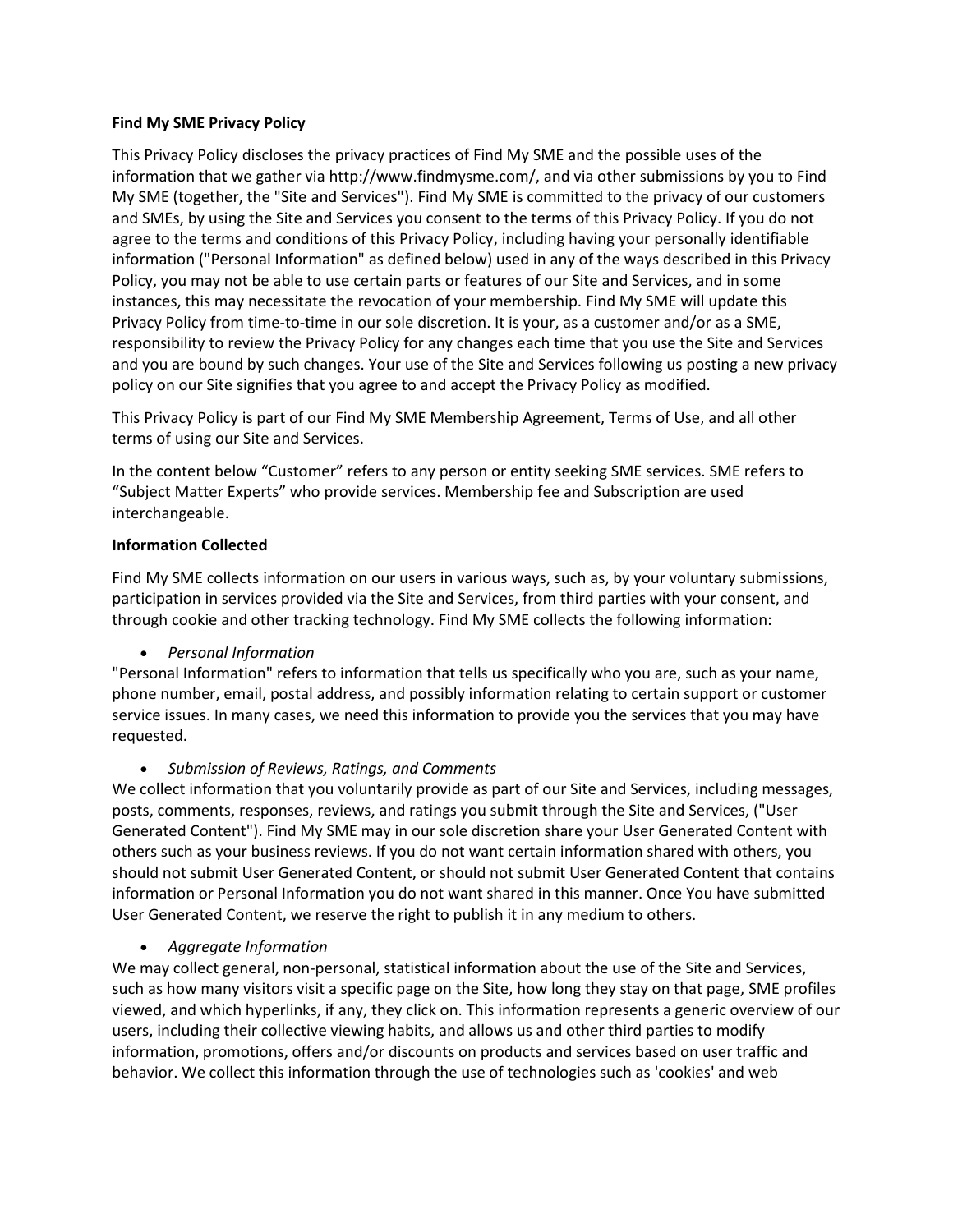beacons, which are discussed in greater detail below. We collect this information in order to help enhance the Site and Services to make for a better user, customer and/or SME, experience.

# • *Third Party Information*

We may supplement information you provide to us with information from other sources, such as information to validate or update your address, payment card or other demographic and lifestyle information. We use this information to help us maintain the accuracy of the information we collect, to enable us to fulfill our products and services, to target our communications so that we can inform you of products, services and offers that may be of interest, and for internal business analysis or other business purposes consistent with our mission.

# **Use of Information**

The information Find My SME collects is used in a variety of ways, including

- for internal review;
- to improve the Site and Services;
- to optimize third-party offers of products and/or services;
- to verify the legitimacy of reviews and ratings;
- to notify you about updates to the Site and Services;
- to let you know about products, services, and promotions that you may be interested in;
- to get reviews and ratings;
- for our marketing purposes and the marketing of discounts offered through our Site and Services by service contractors or health care related providers (collectively "Service Providers");
- to fulfill and provide products and services, including personalized or enhanced services, requested by you; and
- internal business analysis or other business purposes consistent with our mission; and to carry out other purposes that are disclosed to you and to which you consent.

# **Disclosures and Transfers of Information**

We do not disclose Personal Information to third parties, except when one or more of the following conditions is true:

- We have your permission to make the disclosure;
- The disclosure is necessary for the purpose for which the personal information was obtained;
- The disclosure is to the service provider, SME, from whom you purchased services through the Find My SME platform. Note: Find My SME is not responsible for the use of your personal information by service providers, SMEs.
- The disclosure is to financial service providers in order to fulfill and carry out the purchase and provision of goods and services requested by you, the customer and/or SME;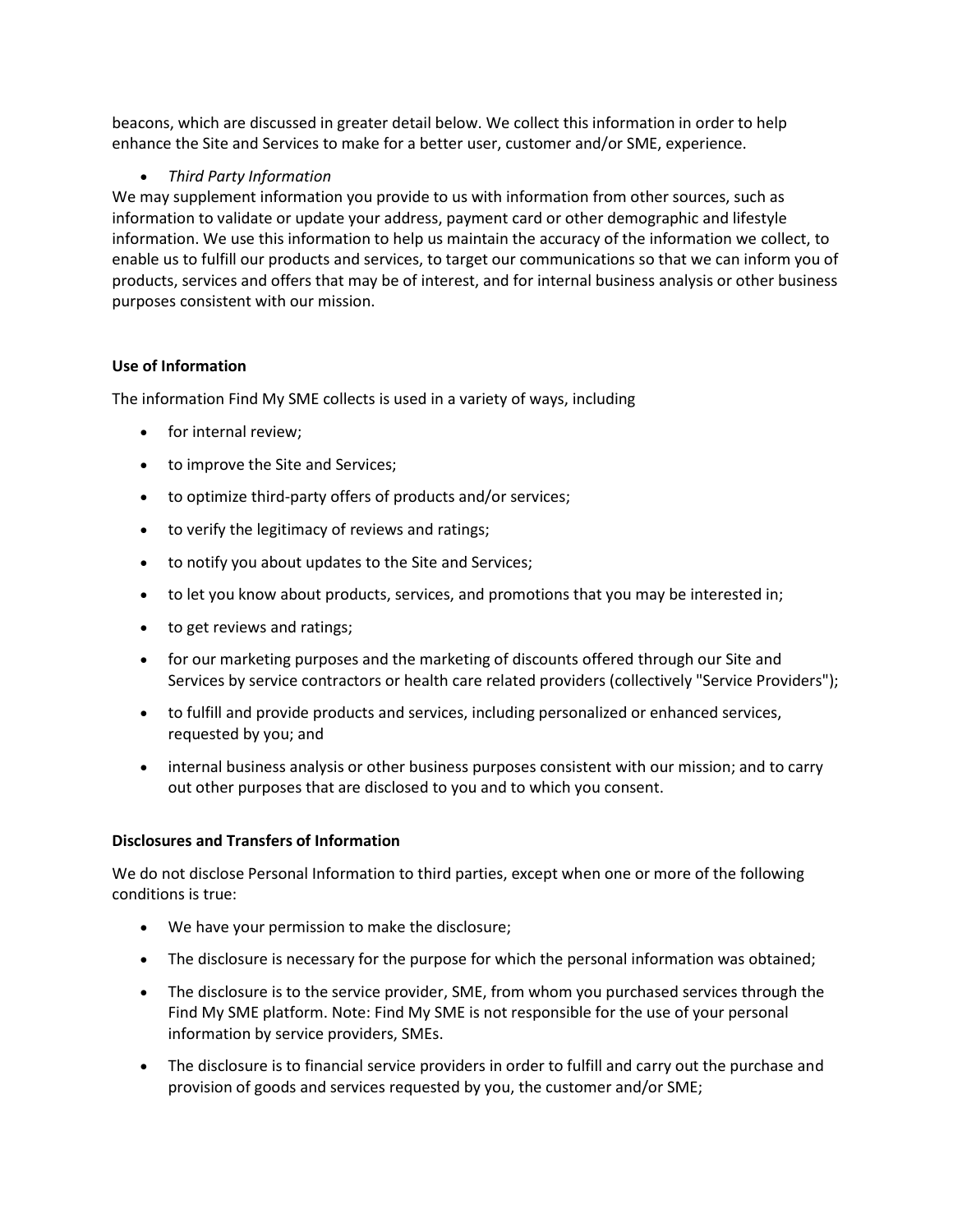- The disclosure is permitted by relevant law;
- The Personal Information to be disclosed is otherwise publicly available in accordance with the applicable law;
- The disclosure is reasonably related to the sale or other disposition of all or part of our business or assets;
- The disclosure is combined with information collected from other companies and used to improve and personalize services, content, and advertising from us or third parties;
- The disclosure is in our sole discretion necessary for the establishment or maintenance of legal claims or legal compliance, to satisfy any law, regulation, subpoena or government request, or in connection with litigation;
- The disclosure is in our sole discretion about users who we believe are engaged in illegal activities or are otherwise in violation of our Find My SME Membership Agreement, even without a subpoena, warrant or court order; or
- The disclosure is to outside businesses to perform certain services for us, such as maintaining our Site and Services, mailing lists, processing orders and delivering products and services, sending postal mail, processing claims for lost or stolen certificates, providing marketing assistance, confirming your identity for review integrity, and data analysis ("Administrative Service Providers"), including Administrative Service Providers outside the country or jurisdiction in which you reside.

Prior to sharing of your Personal Information with others, agreements are made between Find My SME and such outside parties to whom we are transferring data to provide for the allowable use and security of the transferred information in accordance with this Privacy Policy and applicable law. If Find My SME becomes aware that any such outside party is improperly using or disclosing Personal Information, it will notify that outside party and request that it take reasonable steps to cease such use or disclosure.

We may provide certain Personal Information as a service to others for their marketing purposes. We may also disclose your name and address to Service Providers, SMEs and/or customers when you submit User Generated Content relating to those Service Providers, SMEs, and/or customers. If you properly notify us that you no longer want us to share your Personal Information, we will cease sharing your Personal Information. However, except as otherwise stated in this Privacy Policy, we do not directly control the third parties to which we share such Personal Information and you will need to further notify such third parties directly if you would like them to cease use of your Personal Information.

We may also disclose aggregate visitor data in order to describe the use of the Site and Services to our existing or potential business partners or other third parties, or in response to a government request. We may also share aggregated demographic and preference data with third parties to enable the provision of targeted information, promotions, offers and/or discounts on products and services.

## **Data Security, Integrity, and Access**

The Personal Information you provide and we collect is stored within databases that is controlled through our Administrative Service Providers. As we deem appropriate and as required by the applicable law, we use security measures appropriate for the sensitivity of the Personal Information and consistent with industry standards, including physical, organizational and technological protections, such as firewalls, to protect your Personal Information. We also use industry standard encryption technology to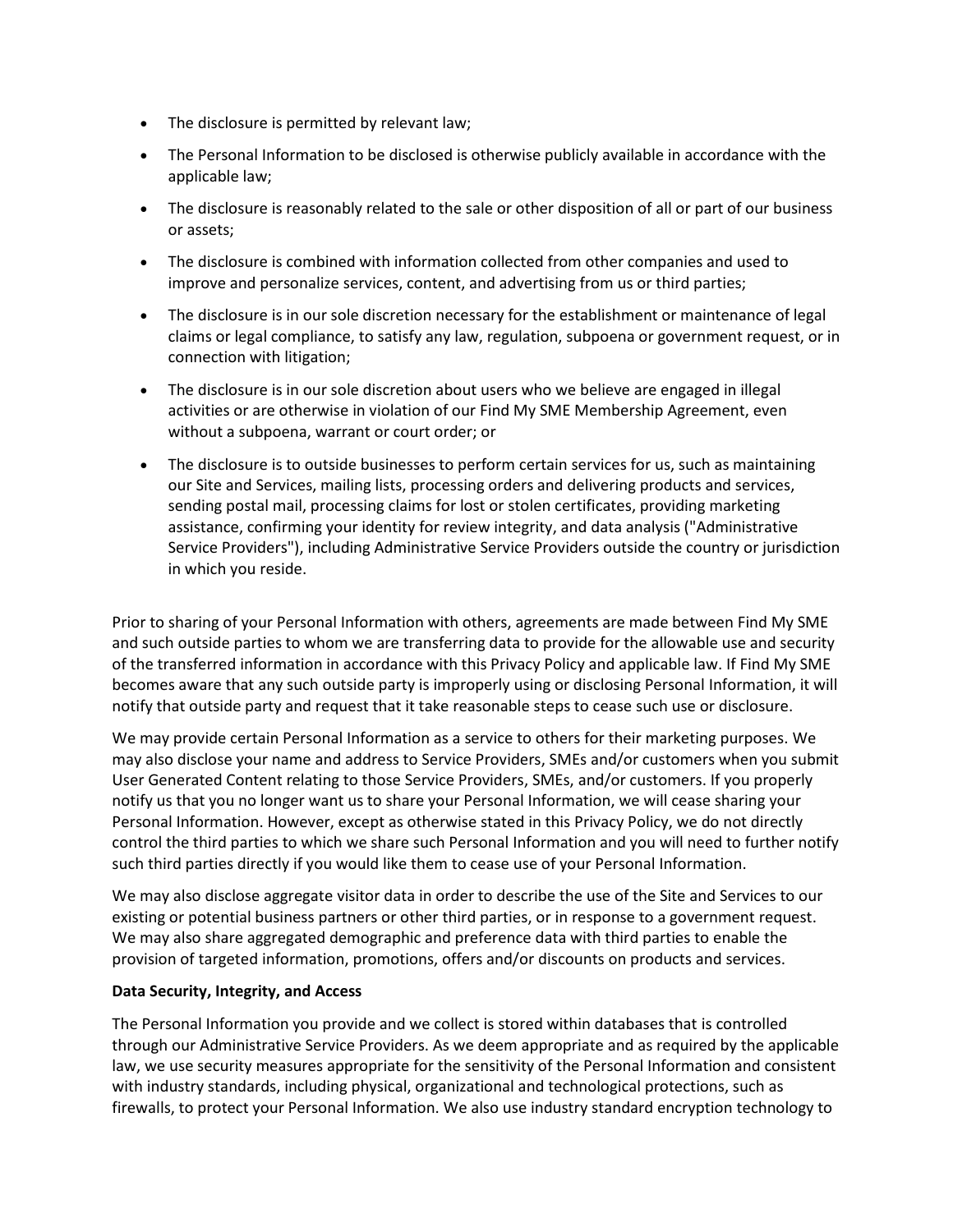protect credit card and password information. However, since no security system is impenetrable, we cannot guarantee the security of our databases, nor can we guarantee that information you supply will not be intercepted while being transmitted to us over the Internet.

Personal Information may only be accessed by persons within our organization, our third party service providers, SMEs and payment processors, who require such access to provide you with the services indicated above, or any other party that you have provided the authorization to share such information with.

We retain Personal Information that we collect only as long as reasonably necessary to fulfill the purposes for which it was collected or to otherwise meet any legal requirements.

By submitting your Personal Information, you consent to having your personal data transferred to, processed, and stored in the United States. You, customer and/or SME, will generate your own user ID and a password when you as part of your participation and access to the Site and Services. Your user ID and password may only be used by you and the members of your household. You may not share your user ID and password with anyone else, and you are solely responsible for maintaining and protecting the confidentiality of your user ID and password. You are fully responsible for all activities that occur under your user ID and password.

### **Credit Card Information**

We may share credit card information with trusted third parties in order to bill you for our service. We use third parties for secure credit card transaction processing, and we send billing information to those third parties to process your orders and payments or to validate your credit card information on file. Credit card information is encrypted during transmission and whenever stored within our systems or with our vendors. In addition to utilizing encryption that meets the US Government's FIPS 140-2 Certification, we take care to store only the amount of information required to bill you for services.

Our credit card processing vendors use security measures to protect your information both during the transaction and after it's complete. Credit card processing vendor is certified as compliant with multiple industry-standard compliance frameworks including the Payment Card Industry (PCI) Service Provider Level 1, the SSAE-16 audit standard.

#### **Children's Privacy**

Find My SME does not intend the Site and Services to be used by individuals under the age of majority within the jurisdiction within which they reside without the supervision of a parent or guardian of majority age. Find My SME relies upon such parents or guardians to determine if the Site and Services is appropriate for the viewing, access, or participation by such individuals under the age of majority. If an individual under the age of majority uses the Site and Services, such individual may only use the Site and Services under the supervision of a parent or guardian of majority age.

We do not seek or knowingly collect any Personal Information about children under 13 years of age. If we become aware that we have unknowingly collected Personal Information from a child under the age of 13, we will make commercially reasonable efforts to delete such information from our database.

If you are the parent or guardian of a minor child who has provided us with Personal Information, you may contact us using the information below to request it be deleted.